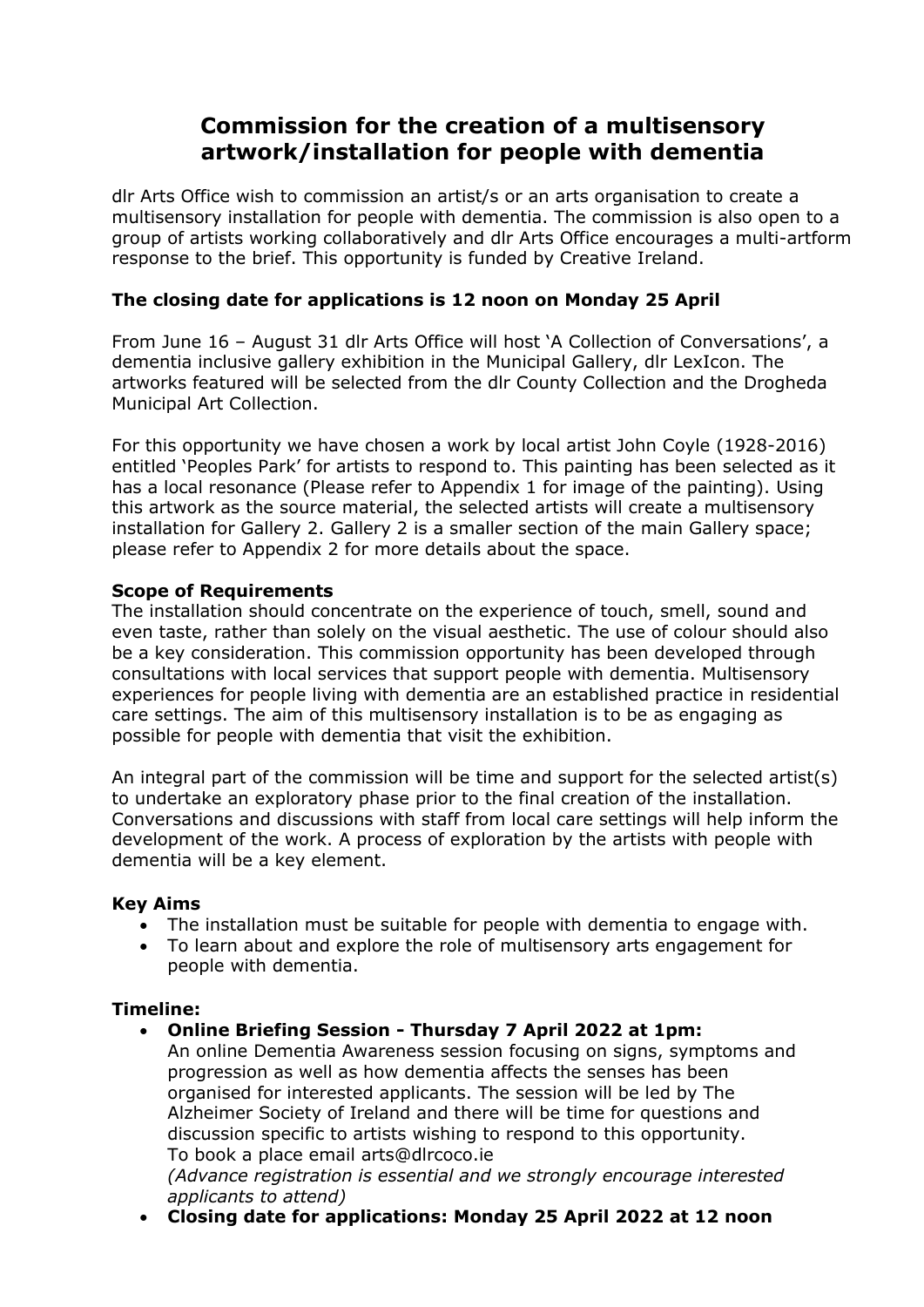- Selected artists informed by: 18 May 2022
- Start date: end May 2022 *(date may be subject to Garda Vetting)*
- June 16 July 12, 2022: exploratory workshops/events/feedback in Gallery 2, dlr LexIcon.
- End of July 2022: The final multisensory installation by the artists in Gallery 2.

## **Budget:**

- The commission fee is  $\epsilon$ 10,000 (inclusive of all fees, materials, insurance and production/display costs and VAT). In addition, dlr Arts Office will provide specialist art technicians to install the work (2 people x 2 days)
- The artist/s involved will be required to give feedback and recommendations on this opportunity for future development to an external researcher. An additional fee will be allocated to the artists for this.

#### **Background to this Commission Opportunity**

dlr Arts Office has been working with local services, residential care settings and day services to provide person centred cultural programmes for older people since 2008 through the HSE funded Arts and Health Partnership. In 2013 we partnered with Living Well with Dementia to jointly research and fund cultural activities for people living with dementia in Dún Laoghaire-Rathdown County, setting up dementia inclusive choirs that are still operating today. We are also part of the Azure network, a national programme that delivers dementia inclusive gallery tours across Ireland. We adapted and continued to deliver these tours online during the Covid pandemic.

Multisensory work is widely used in local residential care settings in the County, it is shown to be particularly effective for people with dementia. We successfully applied to Creative Ireland to offer a commission opportunity for artists to explore and develop a multisensory artwork suitable for people with dementia. This commission is building on our experience in working with people with dementia, services that support people living with dementia and our ongoing work in residential care settings for older people.

# **Application Process**

This is an open call selection process.

Applicants are required to submit the following:

- Curriculum Vitae for each artist, detailing any artform experience relevant and suitable to this commission. (Criteria 1)
- A one A4 page expression of interest outlining why this multisensory commission is of interest to the applying artist(s). (Criteria 2)
- A proposal outlining a starting point and proposed approach to multisensory based work. This should include how they envisage people with dementia will be engaged in the exploratory phase onsite in Gallery 2 from 16 June to 12 July. (Criteria 3)
- 2 referees for relevant work to date. (Criteria 1)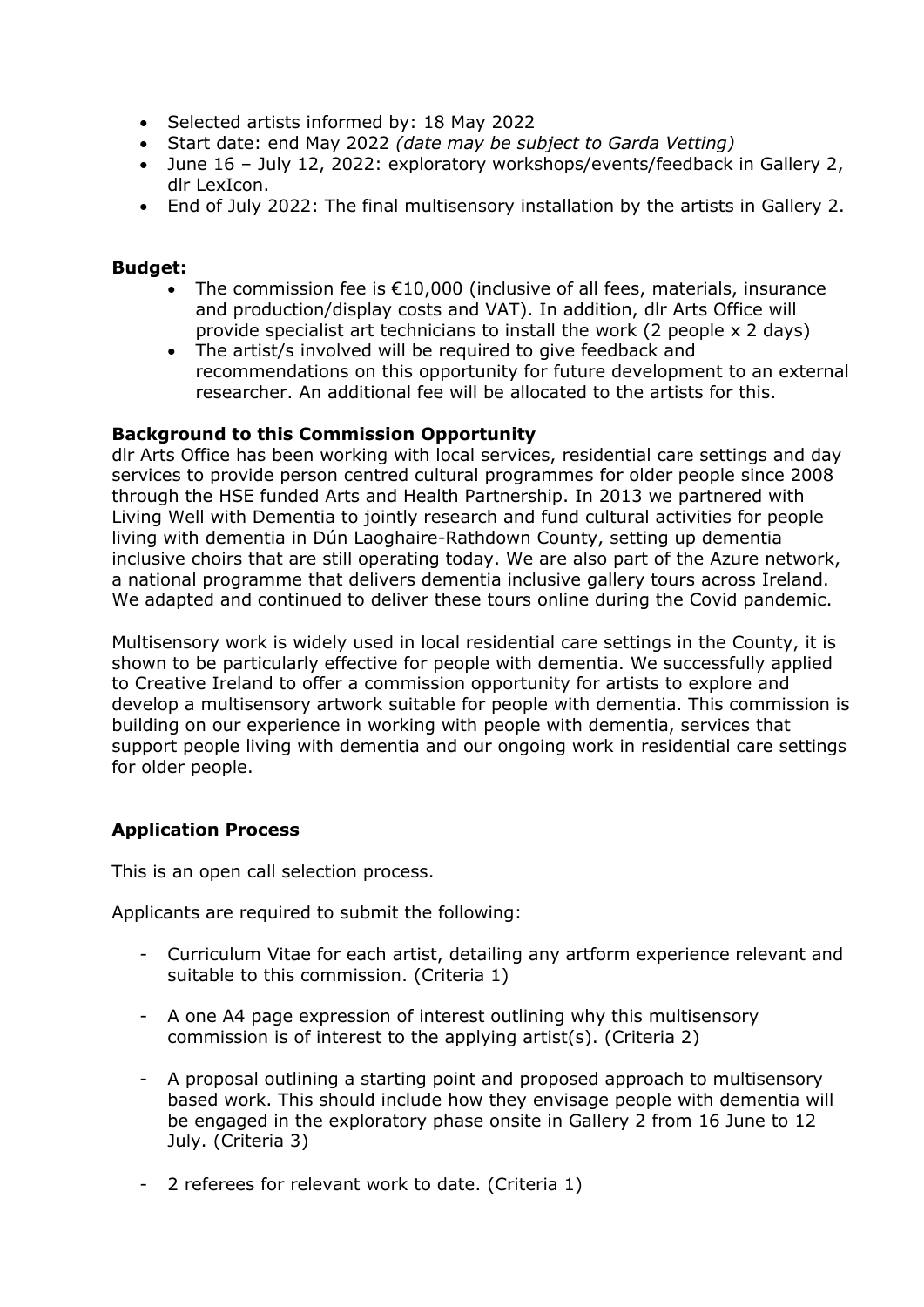# **Selection Criteria**

The following criteria will apply and be weighted accordingly:

- 1. Demonstrated suitability of previous artform experience. (20/100)
- 2. Evidenced interest in working with multisensory based materials that will engage people with dementia (40/100)
- 3. Suitability of proposed outline in engaging with people with dementia (40/100)

### **Queries:**

Please contact dlr Arts Office: [mdavey@dlrcoco.ie/](mailto:mdavey@dlrcoco.ie)cking@dlrcoco.ie or 01 2362759

### **Submission of applications:**

Applications must be emailed to [arts@dlrcoco.ie](mailto:mdavey@dlrcoco.ie) Please mark the subject line: Multisensory Commission 2022.

# **Deadline for applications: Monday 25 April at 12 noon.**

### **Insurance**

The selected artist/s agree to keep Dún Laoghaire-Rathdown County Council fully indemnified against all claims howsoever arising and howsoever caused in respect of any damage, loss or injury of any kind or nature, whether arising directly or indirectly from the provision of the residency and to provide evidence of Public Liability insurance which indemnifies Dún Laoghaire-Rathdown County Council with a limit of indemnity of €6.5 million.

It is the responsibility of the selected artist/s to ensure that other person(s) not employed by Dún Laoghaire-Rathdown County Council but employed by the artist/s to assist them with the commission have adequate Public Liability ( $\epsilon$ 6.5 million) and Employer's Liability (€13 million) cover which indemnify both Dún Laoghaire-Rathdown County Council and the artist.

#### **Garda Vetting**

Full Garda Clearance may be a requirement for this commission. It is a legal requirement that all persons working with children, young people and vulnerable people are subject to Garda Vetting. In accordance with national child protection policy, Children First National Guidelines for the Protection and Welfare of Children, awarded recipients working with children must have a child protection policy, proper procedures and a child safeguarding statement in place.

#### **Freedom of Information**

The provisions of the Freedom of Information Act 1997-2003 apply to Dún Laoghaire-Rathdown County Council. Applicants should state if any of the information supplied by them is confidential or sensitive and should not be disclosed to a request for information under the Act. Applicants should state why they consider the information to be confidential or commercially sensitive.

#### **GDPR**

All information provided for this expression of interest will be held in line with Dún Laoghaire-Rathdown County Council Data Protection Policies and will remain in the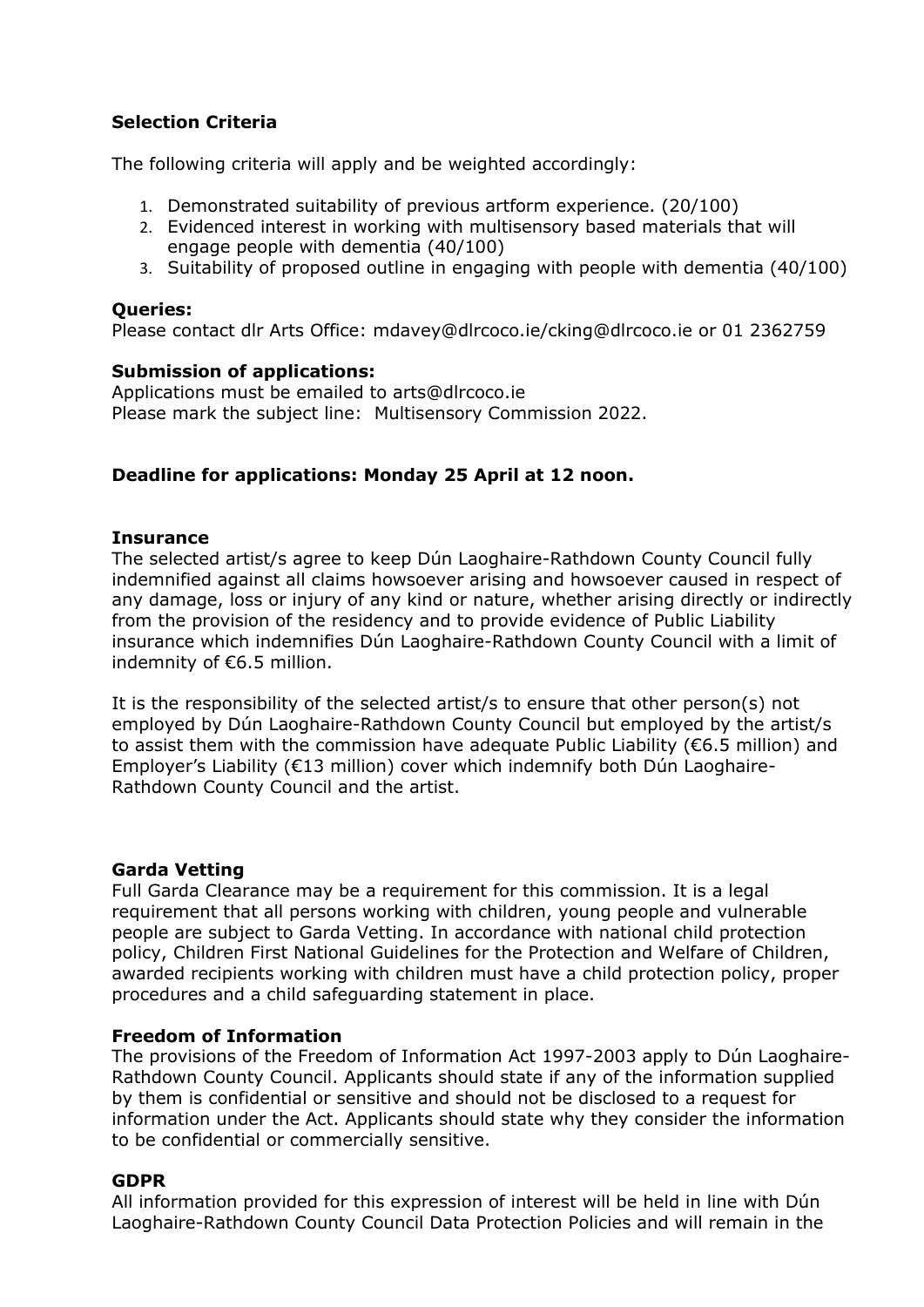sole ownership of Dún Laoghaire-Rathdown County Council Arts Office. Information supplied in the application will only be used by dlr Arts Office and Dún Laoghaire-Rathdown Children and local services involved for the purposes of administering and managing this commission opportunity. You may withdraw your consent to the retention of the information relating to your application at any point by sending an email to [arts@dlrcoco.ie](mailto:arts@dlrcoco.ie)

Dún Laoghaire-Rathdown County Council reserves the right not to select if none of the applications received are deemed to be suitable. In this instance, Dún Laoghaire-Rathdown County Council reserves the right to pursue a different procurement process.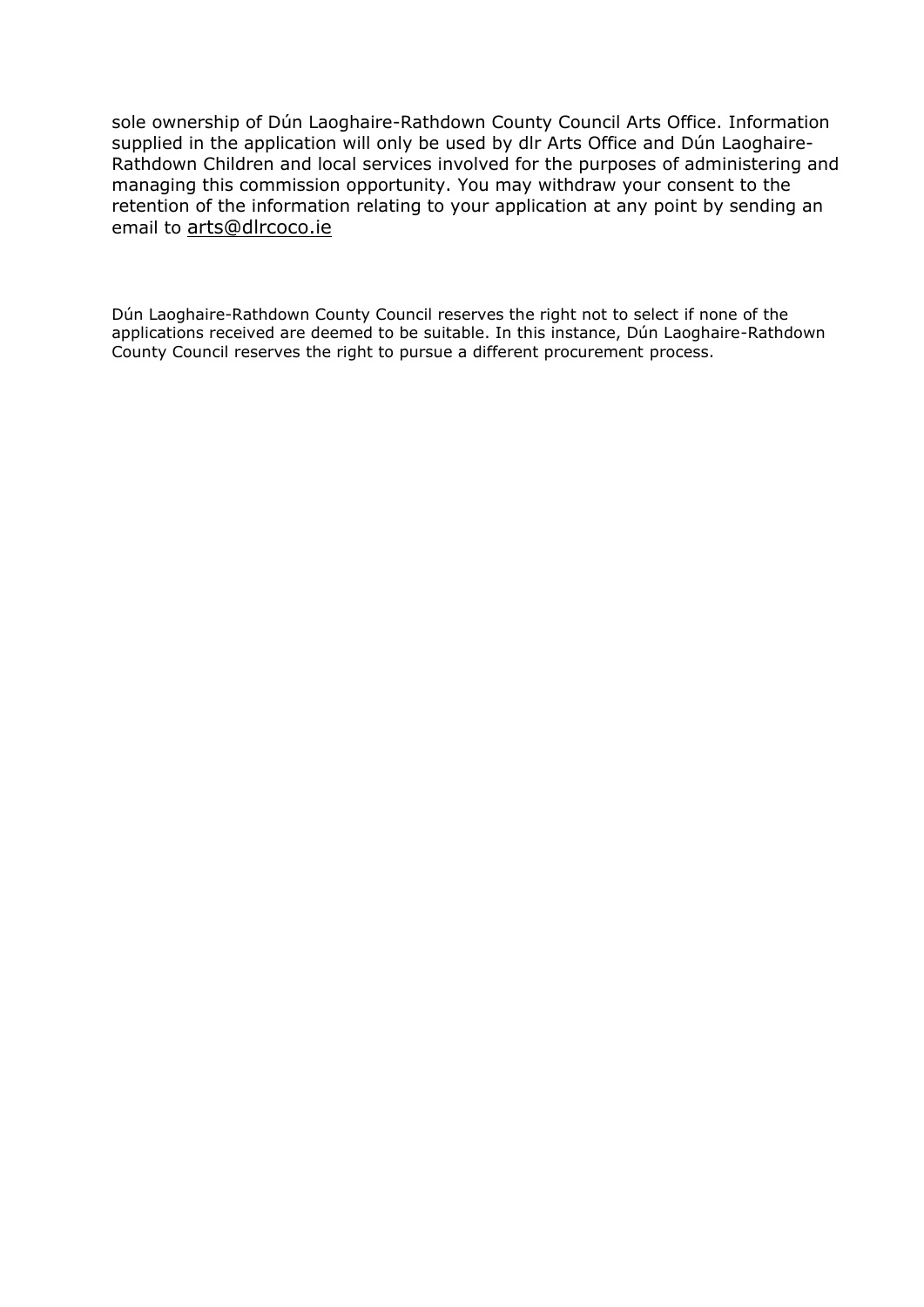# **APPENDIX 1**

**'People's Park' by John Coyle, dlr County Collection**

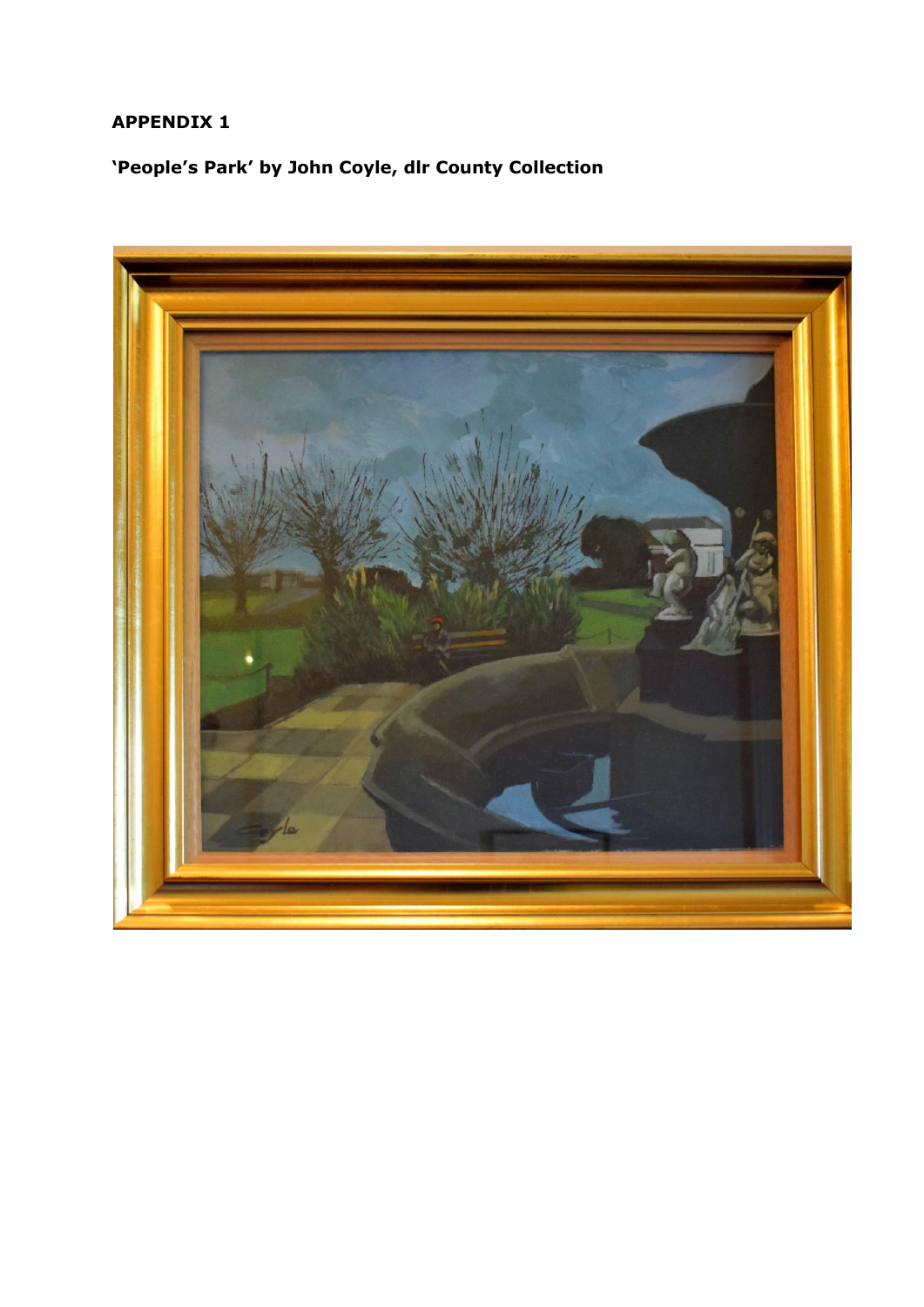# **APPENDIX 2**

# **Gallery 2, Municipal Gallery, dlr LexIcon**

Gallery 2 is 4.65m x 5.75m (average dimensions as the room is not square) by 3.5m high. The lighting is a mix of wall washers and spotlights. It has a full-length window which may be blocked off by way of a timber screen. Power points are set into the gallery floor.

To get work into the space, 2D works should be no larger than 2200mm high x 2250mm wide. 3D works may not exceed a weight of 730kg per metre squared. Artists should note that artworks may not be hung from the ceiling or screwed to the floor. Due to health and safety considerations, there are certain areas in the Gallery where 3D works may not be placed – this includes the path between the emergency exit in Gallery 2 and opening into Gallery 1.

The Gallery is un-invigilated, so this is something which should be considered during the creation of the installation. We are looking for work which may be interacted with – touched, listened to, sat on; interaction with multisensory materials should be a key consideration in the creation of the work.



View from Gallery 1 into Gallery 2 Artist Denis Kelly; photography Davey Moor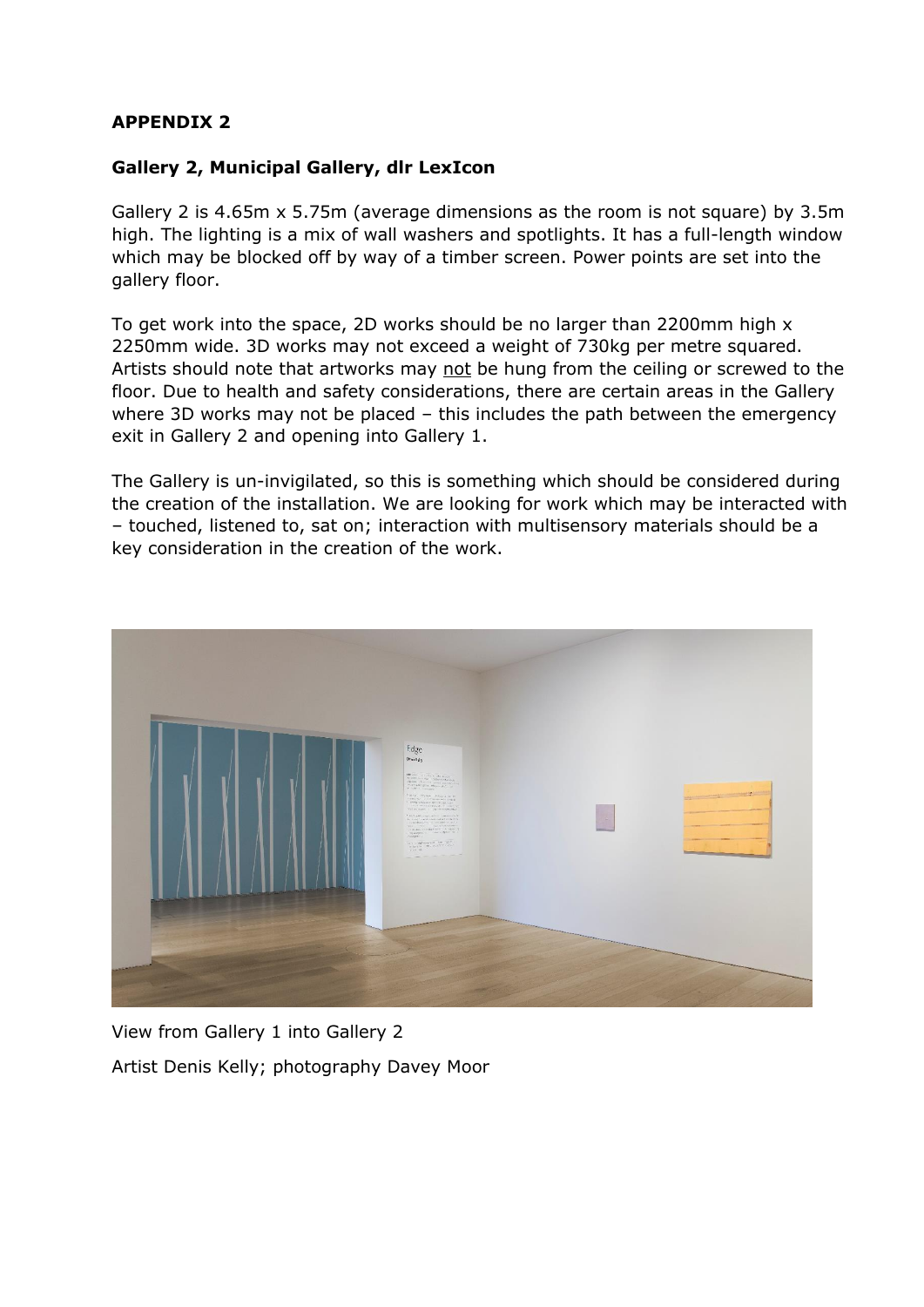

View from Gallery 1 into Gallery 2 Artist Catherine Delaney; photography Ros Kavanagh



Artwork on canvas hung on back wall of Gallery 2 Artist Diana Copperwhite; photography Gillian Buckley